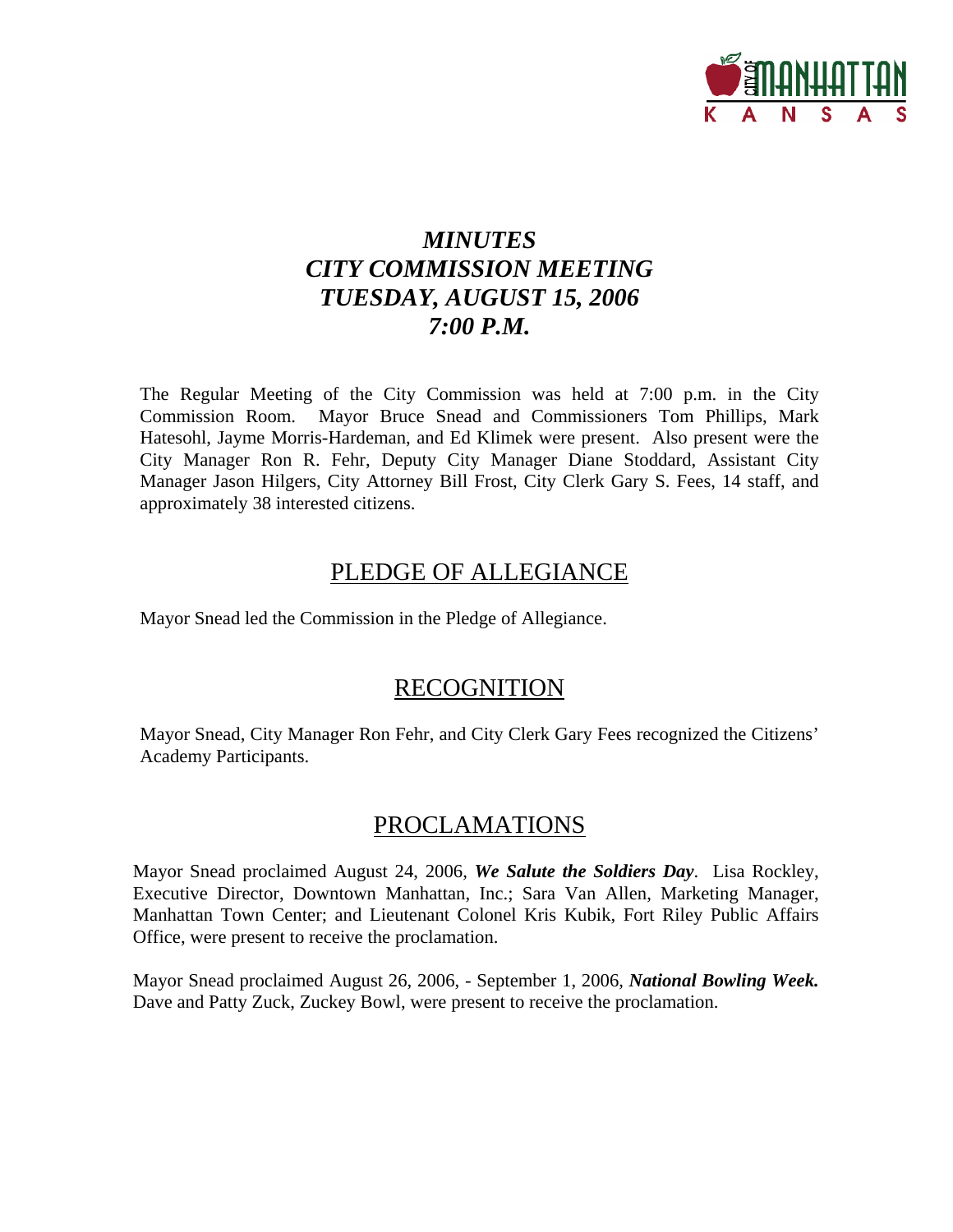# COMMISSIONER COMMENTS

Mayor Snead informed the community that school starts on Thursday and classes begin at K-State the following week. He encouraged everyone to be patient while driving around the City of Manhattan and asked citizens to welcome new students and families who are moving to the community.

## CONSENT AGENDA

(\* denotes those items discussed)

#### **MINUTES**

The Commission approved the minutes of the Regular City Commission Meeting held Tuesday, August 1, 2006.

#### **CLAIMS REGISTER NO. 2566**

The Commission approved Claims Register No. 2566 authorizing and approving the payment of claims from July 26, 2006, to August 8, 2006, in the amount of \$952,777.67.

## **ORDINANCE NO. 6560 – RESTRICT PARKING – KANSAS STATE UNIVERSITY FOOTBALL GAME DAY**

The Commission approved Ordinance No. 6560 restricting parking along Snowbird Drive, Hillview Drive, and Skyler Circle on Kansas State University home football game days from midnight to midnight.

#### **ORDINANCE NO. 6561 – REZONE – DAISY MEADOW ADDITION**

The Commission approved Ordinance No. 6561 rezoning Daisy Meadow Addition from R, Single-Family Residential District, to R-1, Single-Family Residential District, based on the findings in the Staff Report. *(See Attachment No. 1)*

#### **ORDINANCE NO. 6562 – ADOPT – 2007 BUDGET; RESOLUTION NO. 081506-A – ADOPT – 2007-2012 CAPITAL IMPROVEMENTS PROGRAM**

The Commission approved Ordinance No. 6562 adopting the 2007 City Budget, and approved Resolution No. 081506-D adopting the 2007 -2012 Capital Improvements Program.

## **ORDINANCE NO. 6563 – VACATE UTILITY EASEMENT – LOTS 262-AC 261-B, 256-A, AND 255-B, BROOKFIELD ADDITION, UNIT 6 (VA0605)**

The Commission approved Ordinance No. 6563 vacating portions of four (4), ten (10) foot utility easements on Lots 262-A, 261-B, 256-A, and 255-B in Brookfield Addition, Unit 6, an addition to the City of Manhattan, Riley County, Kansas.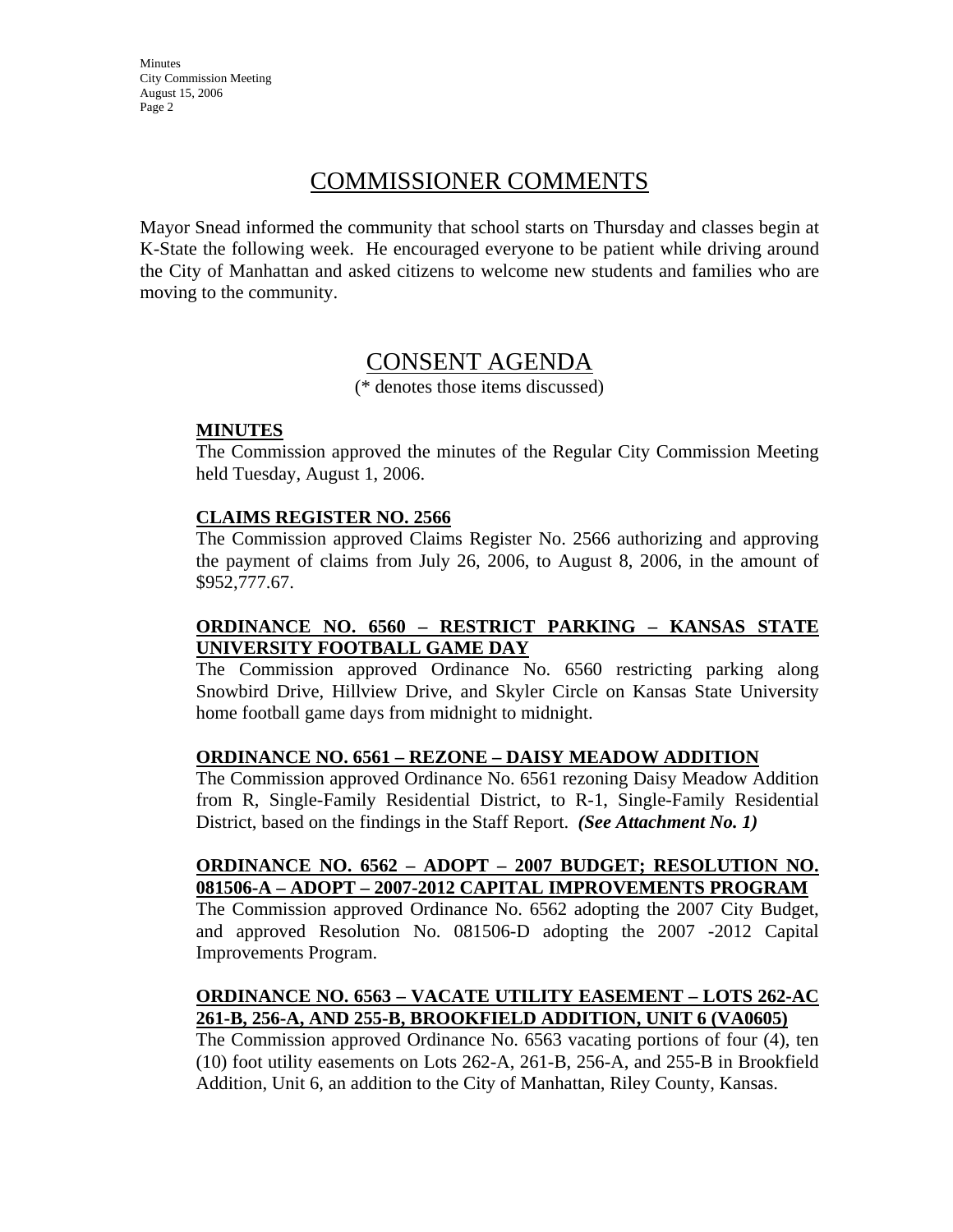# CONSENT AGENDA (*CONTINUED*)

#### **RESOLUTION NO. 081506-B – TEMPORARY NOTE SERIES NO. 2006-04; RESOLUTION NO. 081506-C – TEMPORARY NOTE SERIES NO. 2006-05**

The Commission approved accepting the best bids for selling the notes and approved Resolution Nos. 081506-B and 081506-C issuing Temporary Note Series No. 2006-04 in the amount of \$7,725,000.00 and Temporary Note Series No. 2006-05 in the amount of \$385,000.00 to finance the following 20 special assessment and capital projects to be debt financed: *Abbott Acres, Street (ST0605) and Water (WA0604) Improvements; Grand Mere Village Street Improvements (ST0528); Highland Meadows Addition, Unit 2, Sanitary Sewer (SS0507), Street (ST0513) and Water (WA0507) Improvements; Hylton Heights Road Street Improvements (ST0504), Miller Ranch Addition, Unit 3 Phase 1, Street Improvements (ST0521); Prairie Lakes Addition, Unit 2, Sanitary Sewer (SS0509), Street (ST0515) and Water (WA0509) Improvements; Stone Pointe Addition, Unit 1, Sanitary Sewer (SS0605), Street (ST0611) and Water (WA0608) Improvements; Western Hills Addition, Unit 13, Storm Water (SM0601), Sanitary Sewer (SS0603), Street (ST0604) and Water (WA0603) Improvements; Woodland Hills, Unit 5 Phase 2/Unit 6 Phase 1, Street Improvements (ST0523); and City of Manhattan Economic Development Research Incubator (NISTAC), Phase 2 Construction (SP0406).* 

## **AWARD CONTRACT – HOUSING REHABILITATION PROJECT**

The Commission accepted the bids for 1319 Colorado Street and awarded the bid to the lowest responsible bidder, authorized City Administration to approve any necessary change orders, and authorized the Mayor and City Clerk to enter into agreements with the contractors and property owners for expenditure of Housing Rehabilitation Funds.

#### **NEGOTIATE CONTRACT – DESIGN – REPLACEMENT OF ELECTRICAL TRANSFORMERS – WASTEWATER TREATMENT PLANT**

The Commission accepted the recommendation of the selection committee and authorized City Administration to negotiate a contract with Black and Veatch, of Kansas City, Missouri, for the design of the replacement of the electrical transformers at the Wastewater Treatment Plant.

## **SUPPLEMENTAL AGREEMENT – DESIGN – OSAGE STREET AND THIRD STREET**

The Commission authorized the Mayor and City Clerk to enter into a supplemental agreement with HWS Consulting Group, of Manhattan, Kansas, to complete the design of the Osage Street and Third Street.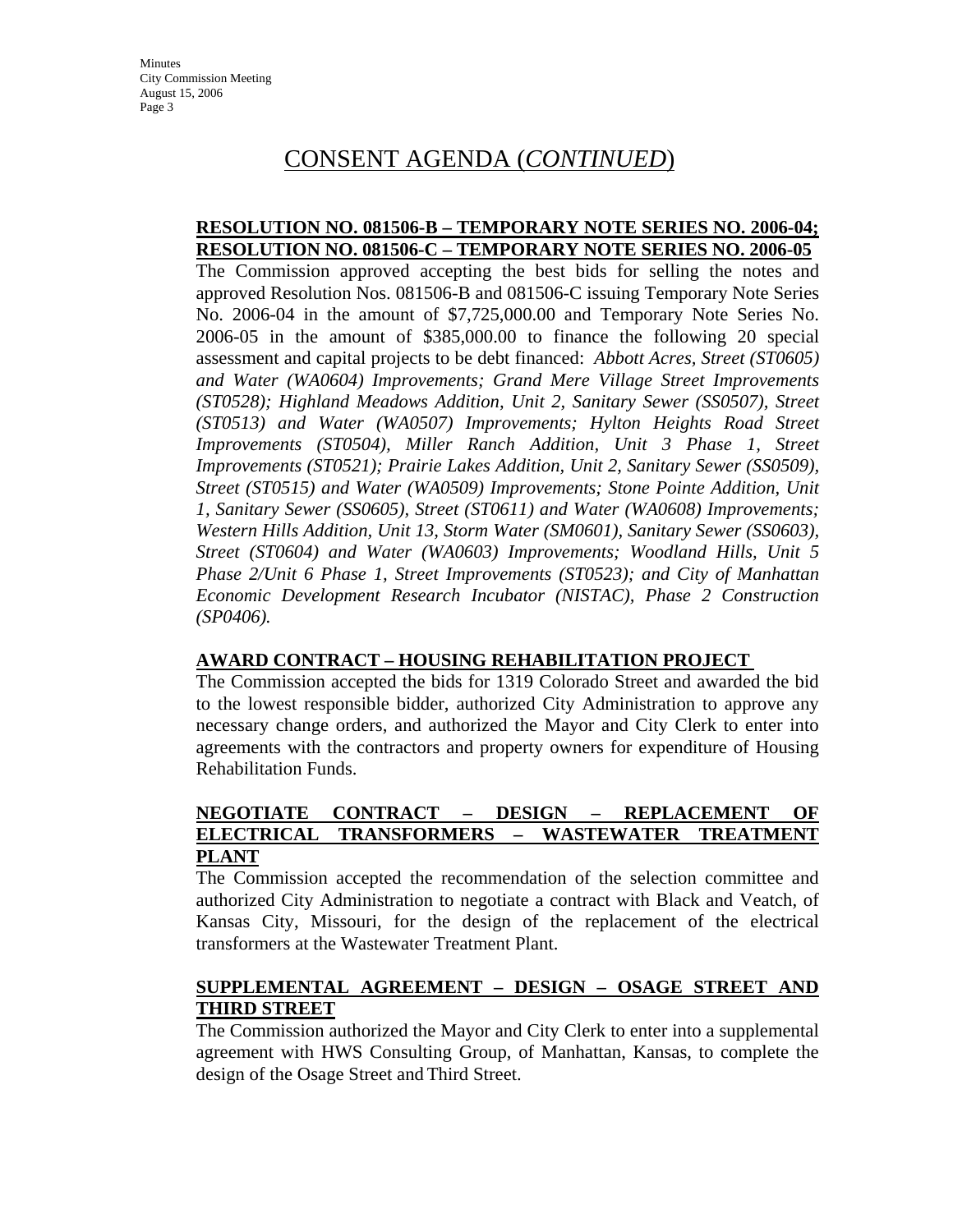# CONSENT AGENDA (*CONTINUED*)

## **LANDLORD CONSENT AGREEMENT – FARRAR CORPORATION/CITY OF NORWICH, KANSAS**

The Commission authorized the Mayor and City Clerk to execute the Landlord Consent Agreement with and between Farrar Corporation and the City of Norwich, Kansas.

#### **CHANGE ORDER NO. 3 – NISTAC BUILDING SP0406**

The Commission approved Change Order No. 3 resulting in a net increase in the amount of \$5,387.00 (+1.84%) to the contract with Cheney Construction Company, of Manhattan, Kansas, for NISTAC Building.

#### **LICENSE – CEREAL MALT BEVERAGE**

The Commission approved the application for a 2006 Cereal Malt Beverage License for Gumby's Pizza and Pub, 702 North  $11<sup>th</sup>$  Street.

#### **BOARD APPOINTMENTS**

The Commission approved appointments by Mayor Snead to various boards and committees of the City.

*Joint Corrections Advisory Board*

Appointment of Charlie C. Sprott, 2050 Jardine Dr. Apt. T4, to a two-year Adult (Education) term. Mr. Sprott's term begins immediately, and will expire on June 30, 2008.

#### *Municipal Band Board*

Appointment of Kari Grogan, 2613 Rogers Blvd., to fill an unexpired term for Shirley Lemmons. Ms. Grogan's term begins immediately, and will expire on August 31, 2008.

#### *Code Appeals Board*

Appointment of Todd Olson, 629 Pecan Circle, to fill an unexpired (Electrician) term for Dexter Graffis. Mr Olson's term begins immediately, and will expire on May 31, 2009.

Commissioner Hatesohl moved to approve the consent agenda. Commissioner Phillips seconded the motion. On a roll call vote, motion carried 5-0, with the exception of Item E: *Ordinance No. 6562 adopting the 2007 City Budget, and Resolution No. 081506-D adopting the 2007-2012 Capital Improvements Program,* which carried 4-1, with Commissioner Klimek voting against the motion.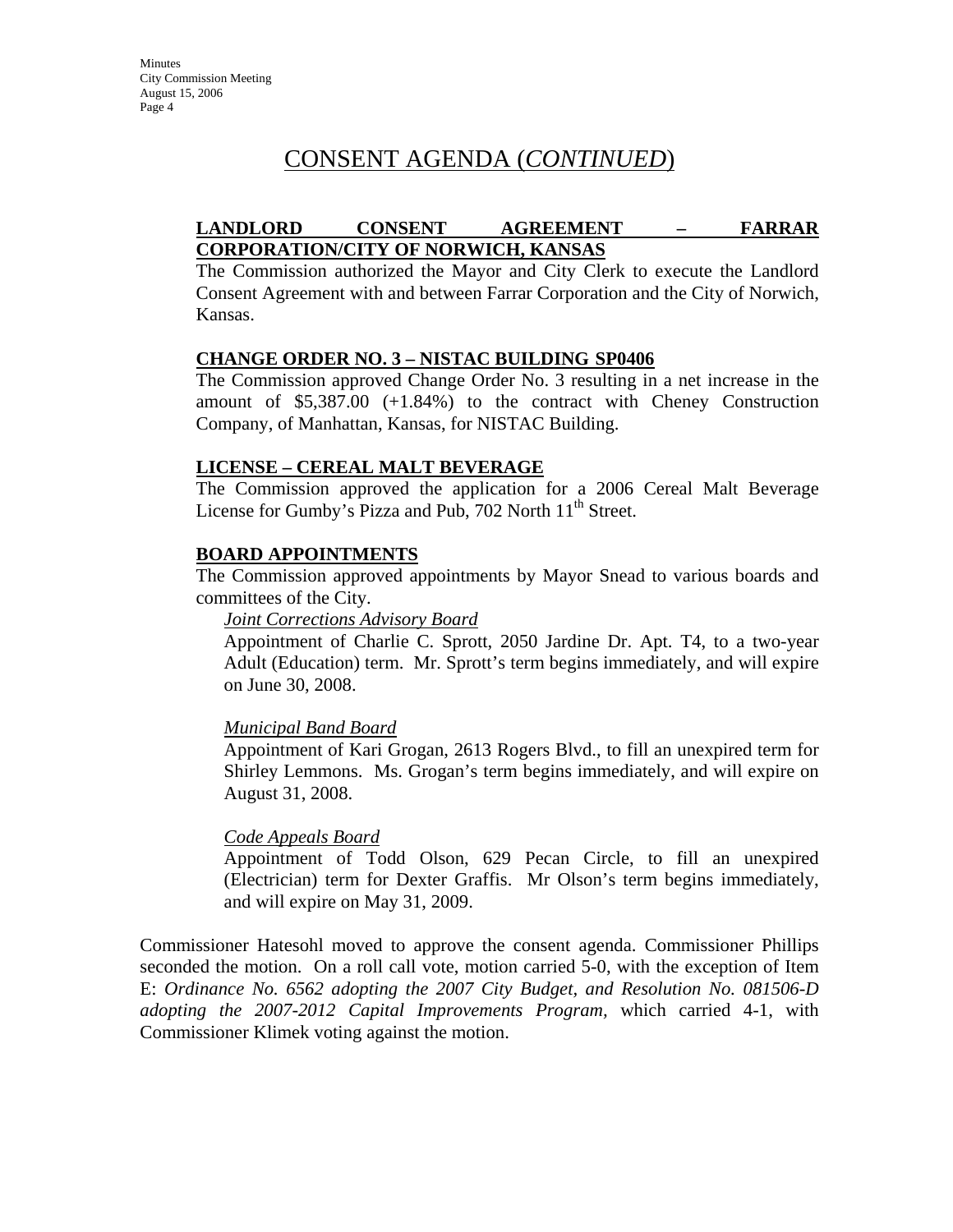# GENERAL AGENDA

#### **MANAGEMENT REPORT - PARKS & RECREATION INVESTIGATION**

Mayor Snead informed the public that the Commission would be adding an Executive Session for matters of non-elected personnel issues of a confidential nature at the end of public comment for this item.

Ron Fehr, City Manager, introduced the item.

Bill Frost, City Attorney, presented the Management Report concerning the Parks and Recreation internal investigation.

Ron Fehr, City Manager, provided additional information on the investigation and what actions have taken place to date.

Bill Frost, City Attorney, and Ron Fehr, City Manager, answered questions from the Commission regarding the unaccounted funds and findings of the investigation.

Ron Fehr, City Manager, and Bernie Hayen, Director of Finance, answered questions from the Commission regarding the exhibits in the Report, prior audit findings, attendance numbers for Recreation programs, accounting processes and procedures, and the controls and movements of concession inventory.

Jason Hilgers, Assistant City Manager, and Ron Fehr, City Manager, answered additional questions from the Commission regarding concession revenues, past tournament entry fees that were stolen, and the fluctuation in concession revenues.

Mayor Snead opened the meeting for public comment.

Hearing no public comment, Mayor Snead closed the public comment period.

#### **EXECUTIVE SESSION**

After discussion, Commissioner Klimek moved to go into Executive Session for matters of non-elected personnel issues of a confidential nature until 9:00 p.m. Commissioner Phillips seconded the motion. On a roll call vote, motion carried 5-0.

At 9:03 p.m., Mayor Snead and Commissioner Phillips, Hatesohl, Morris-Hardeman, and Klimek were in attendance. Commissioner Klimek moved to go into Executive Session for matters of non-elected personnel issues of a confidential nature until 9:13 p.m. Commissioner Hatesohl seconded the motion. On a roll call vote, motion carried 5-0.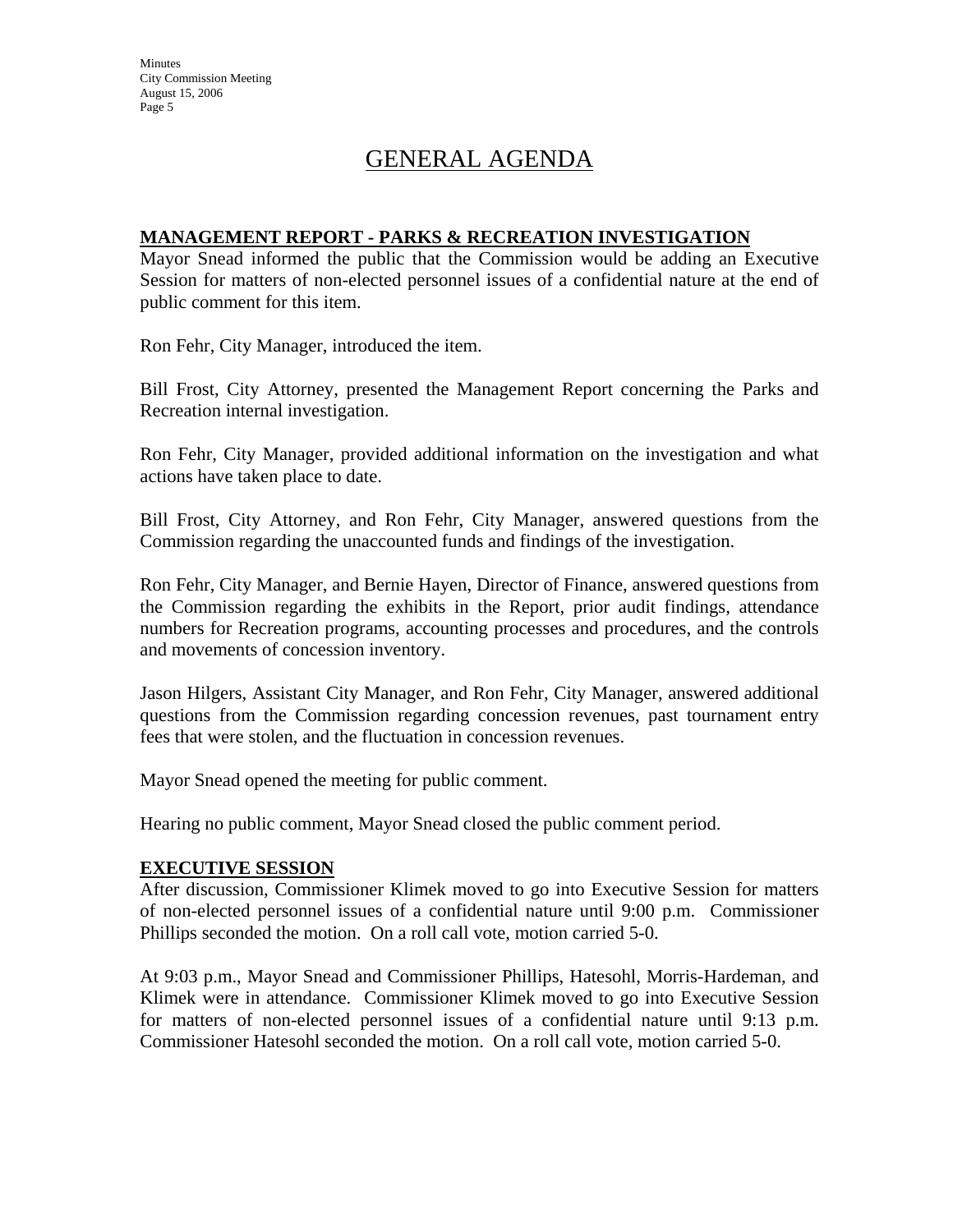#### **EXECUTIVE SESSION** *(CONTINUED)*

At 9:14 p.m., Mayor Snead and Commissioners Phillips, Hatesohl, Morris-Hardeman, and Klimek were all in attendance.

Mayor Snead asked if there were any public comments. Hearing none, Mayor Snead asked the Commission for action on this item.

Commissioner Hatesohl moved to accept the Management Report concerning the Parks and Recreation Department. Commissioner Morris-Hardeman seconded the motion. After additional discussion, on a roll call vote, motion carried 5-0.

#### **HERITAGE SQUARE – NORTH AND SOUTH**

Rob Ott, City Engineer, presented an overview of the item. He then answered questions from the Commission.

Roger Schultz, Developer and Applicant, provided additional information on the item and answered questions from the Commission regarding access points to the proposed development.

Rob Ott, City Engineer, answered questions from the Commission.

Dee Ross, 2304 Brockman, requested that the Developer pay for the proposed development and not the taxpayers.

Ron Fehr, City Manager, provided additional information on the proposed oversizing of the water line and service area. He then answered questions from the Commission.

Eric Cattell, Assistant Director for Planning, presented the island annexation request for Heritage Square North and South.

Ron Fehr, City Manager, and Bill Frost, City Attorney, answered questions from the Commission regarding the item and discussed opportunities for collaborative relationships with Pottawatomie County officials.

After discussion, Commissioner Hatesohl moved to approve first reading of the proposed ordinances annexing Heritage Square North, a 24-acre tract of land located on the north side of US 24 Highway and Heritage Square South, a 32.5-acre tract located on the south side of US 24 Highway; and, approve Resolution No. 081506-A, requesting that the Board of Pottawatomie County Commissioners make certain findings regarding the island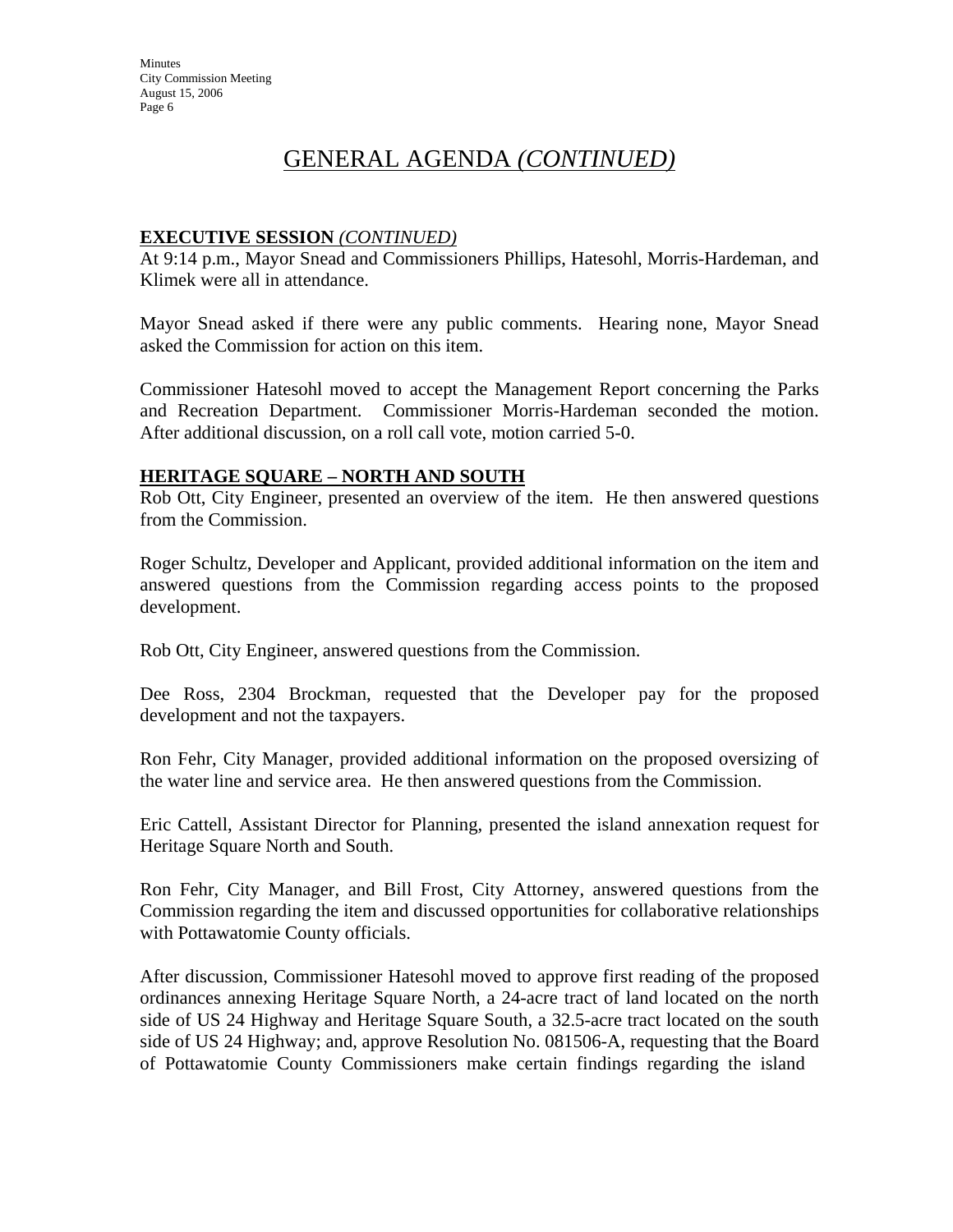## **HERITAGE SQUARE – NORTH AND SOUTH** *(CONTINUED)*

Annexation of that portion of the US 24 Highway right-of-way that adjoins the proposed Heritage Square North and Heritage Square South development tract. Commissioner Morris-Hardeman seconded the motion. On a roll call vote, motion carried 5-0.

After additional discussion, Commissioner Morris-Hardeman moved to authorize City Administration to finalize and the Mayor and City Clerk to execute the finalized development agreement with Heritage Square South. Commissioner Phillips seconded the motion. On a roll call vote, motion carried 5-0.

## **FIRST READING – ANNEX/REZONE - STONE POINTE ADDITION, UNIT TWO**

Eric Cattell, Assistant Director for Planning, presented the item and answered questions from the Commission.

Roger Schultz, Developer, informed the Commission that he approached the Park Division about park sites in Highland Meadows but that it didn't go anywhere. He then answered questions from the Commission regarding the potential of future park sites.

After discussion, Commissioner Hatesohl moved to approve first reading of an ordinance annexing a 103-acre tract of land for the proposed Stone Pointe Addition, Unit Two, generally located along the east side of Scenic Drive, northeast of the intersection of Scenic Drive and Powercat Place, and southeast of the intersection of Scenic Drive and Highland Ridge Drive, based on conformance with the Comprehensive Plan, the Growth Vision, and the Capital Improvements Program; and, approve first reading of an ordinance rezoning the site, as proposed, from County G-1, General Agricultural District, to R, Single-Family Residential District, with AO, Airport Overlay District; R-3, Multiple-Family Residential District, with AO, Airport Overlay District; and, C-2, Neighborhood Shopping District, with AO, Airport Overlay District, based on the findings in the Staff Report. *(See Attachment No. 2)* Commissioner Morris-Hardeman seconded the motion. On a roll call vote, motion carried 5-0.

## **DOWNTOWN REDEVELOPMENT - STAR BOND APPLICATION**

Jason Hilgers, Assistant City Manager and Redevelopment Coordinator, presented an overview of the Downtown Redevelopment STAR Bond application.

Eric Lander, Canyon Research, presented detailed information on the Market Study, Feasibility Study, and Economic Impact Analysis. He then answered questions from the Commission.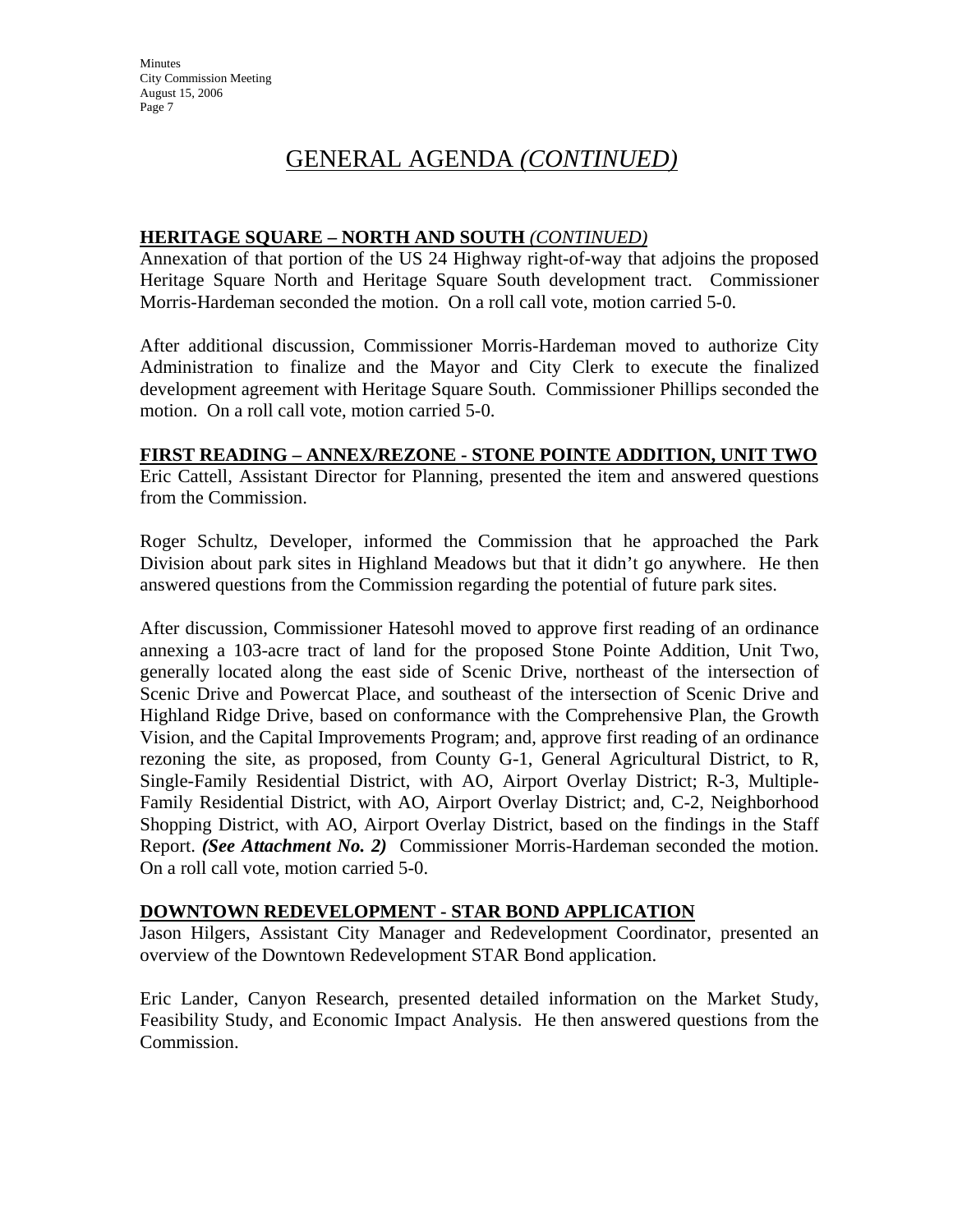#### **DOWNTOWN REDEVELOPMENT - STAR BOND APPLICATION** *(CONTINUED)*

Ron Fehr, City Manager, and Eric Lander, Canyon Research, provided additional information on the item and answered questions from the Commission.

Jason Hilgers, Assistant City Manager and Redevelopment Coordinator, provided an overview of the STAR Bond application and process, eligibility requirements, and an overview of the southern portion of the Downtown Redevelopment area.

Ron Fehr, City Manager, and Jason Hilgers, Assistant City Manager and Redevelopment Coordinator, answered additional questions from the Commission.

Bob Welstead, Dial Realty, informed the Commission that this is a great opportunity and that Dial Realty was excited about the project and supported the STAR Bond application. He encouraged the Commission to go to Dubuque, Iowa, and experience its museum exhibit.

Lisa Rockley, Executive Director, Downtown Manhattan Inc., (DMI) informed the Commission that DMI supports the STAR Bond application, but have connectivity concerns with Poyntz Avenue. She requested that the proposed movie theatre be as close to Poyntz as possible; that the central Poyntz Corridor needs additional street scaping, parking and alleyway improvements; provide support in funding the urban design plan; and, urged the Commission to explore all financing and funding opportunities.

Karen Hibbard, Director, Manhattan Convention and Visitor's Bureau, spoke on behalf of Lyle Butler, President, Manhattan Area Chamber of Commerce, and asked the Commission to consider a partnership with the North and South Redevelopment Districts that would include the City, DMI, Chamber, and downtown property owners.

Gwyn Riffel, President, DMI, stated that teamwork will be important for this project to work and requested that the Commission support the actions identified earlier by DMI. He then responded to questions from the Commission.

Allen Raynor, Manager, Manhattan Town Center, informed the Commission that the management component of the Mall felt rebuked by the City and the Mall's ownership is pending restructuring. He stated they see wisdom in the redevelopment and the need for the central core to keep pace with the redevelopment. He then answered questions from the Commission.

Ron Fehr, City Manager, responded to Mr. Raynor's comments and said that the present ownership of the Mall is a critical component.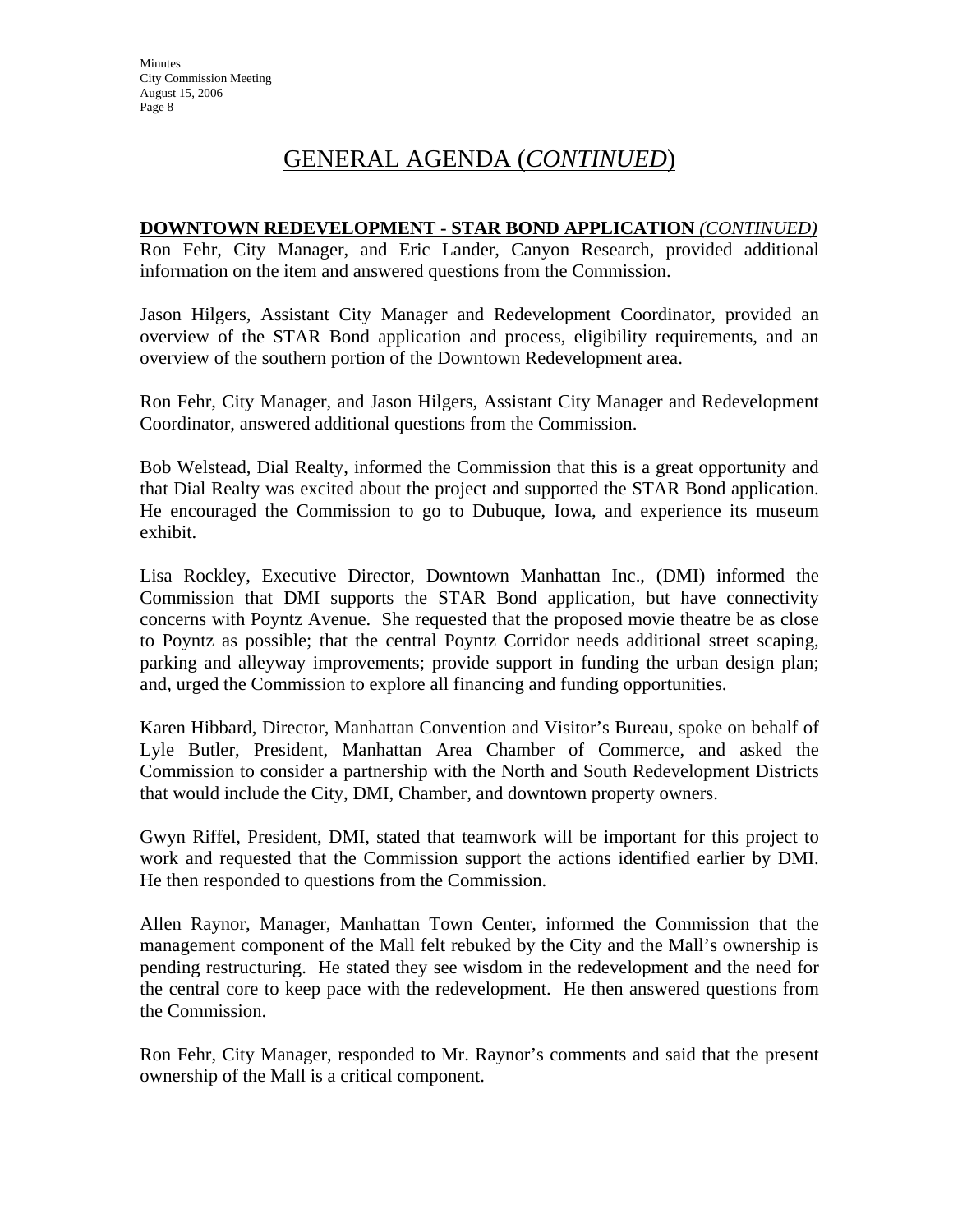#### DOWNTOWN REDEVELOPMENT - STAR BOND APPLICATION (CONTINUED)

Eric Lander, Canyon Research, provided additional information on the opportunity of the Downtown Redevelopment project and encouraged a unified plan be put into place.

After discussion. Commissioner Morris-Hardeman moved to authorize City Administration to submit the proposed STAR bond application to the Secretary of Commerce for consideration. Commissioner Hatesohl seconded the motion.

Ron Fehr, City Manager, and Jason Hilgers, Assistant City Manager and Redevelopment Coordinator, provided an outline of the schedule envisioned and answered additional questions from the Commission.

After additional discussion, Mayor Snead stated this redevelopment project is a unique opportunity to revitalize the downtown area. He informed the community that he would begin the process of appointing a steering committee for all interested partners to engage in a unified planning effort.

On a roll call vote, motion carried 5-0.

## **ADJOURNMENT**

At 11:40 p.m. the Commission adjourned.

CMC, City Clerk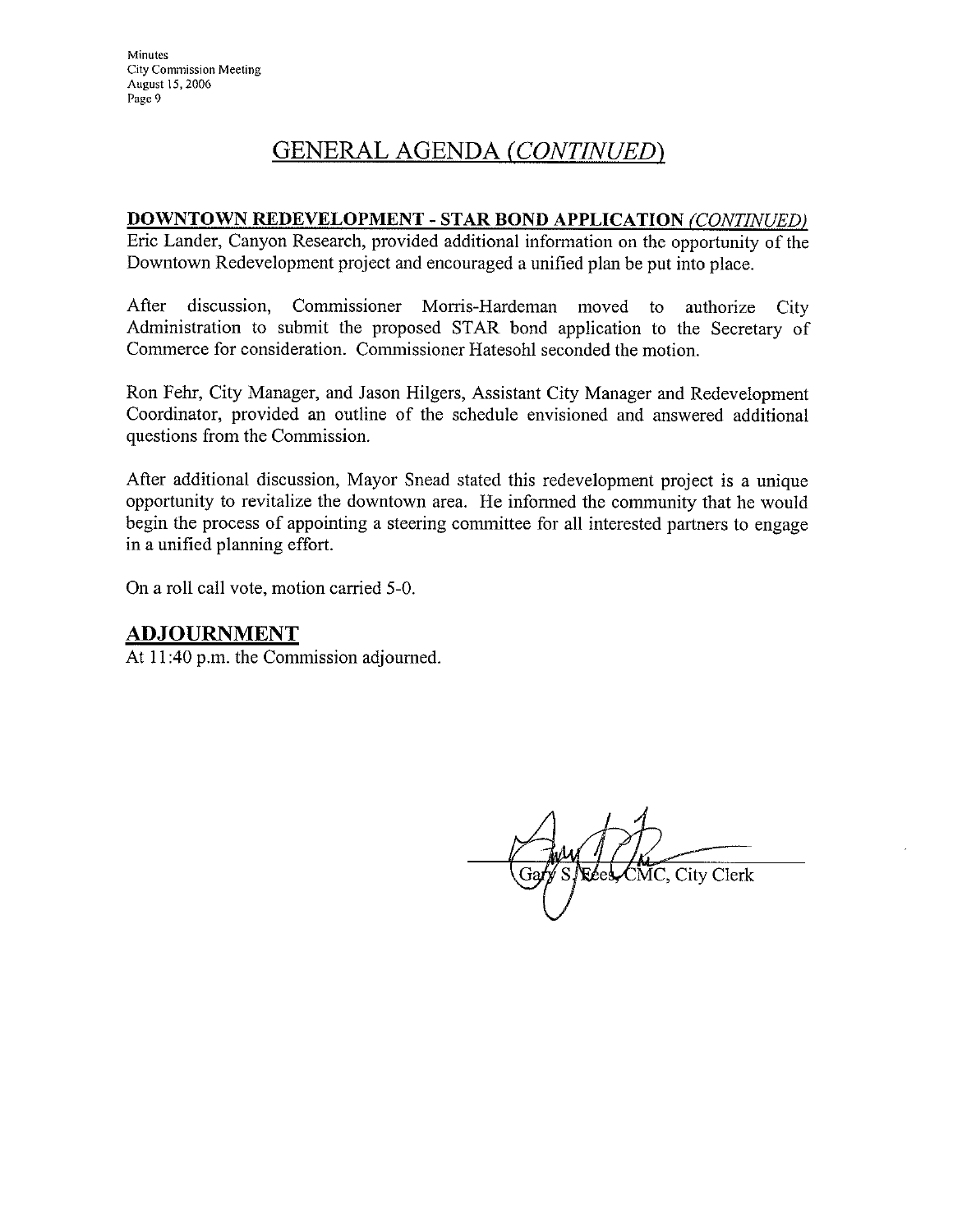#### **STAFF REPORT**

## **ON AN APPLICATION TO REZONE PROPERTY**

**FROM:** R, Single-Family Residential District.

**TO:** R-1, Single-Family Residential District.

**APPLICANT:** Russel Weisbender.

**ADDRESS:** 1812 Fair Lane, Manhattan, KS 66502.

**OWNERS:** David and Linda Weisbender.

**ADDRESS:** 3001 Creighton Terrace, Manhattan, KS 66503.

**LOCATION:** northeast corner of Hudson Avenue and Dickens Avenue; 1700 Hudson Avenue.

AREA: approximately five (5) acres.

**DATE OF PUBLIC NOTICE PUBLICATION:** Monday, June 26, 2006.

## **DATE OF PUBLIC HEARING: PLANNING BOARD:** Monday, July 17, 2006. **CITY COMMISSION:** Tuesday, August 1, 2006.

**EXISTING USE:** a single-family dwelling and detached garage are located in the northeastern corner of the tract wit the remainder undeveloped. There is an existing access driveway off the northwestern corner of the site to Hudson Avenue. Sidewalk exists along the southern and eastern boundaries of the site.

**PHYSICAL AND ENVIRONMENTAL CHARACTERISTICS:** the site slopes and drains downhill from north to south. The site is densely wooded in the western and southern sides of the site, less so in the eastern portion of the site. There is a large open field in the middle of the site.

## **SURROUNDING LAND USE AND ZONING:**

**(1) NORTH:** single-family dwellings; R District.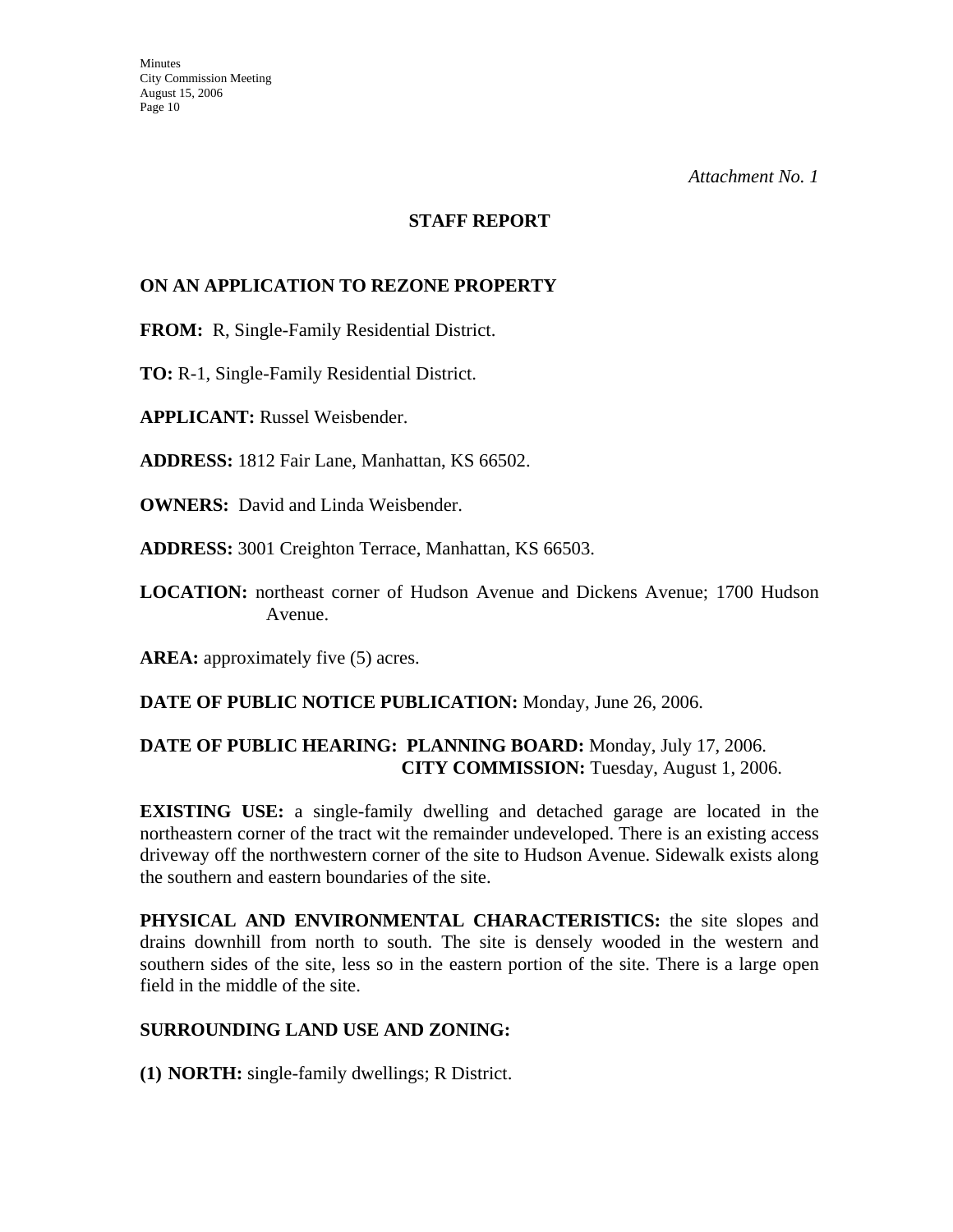**(2) SOUTH:** Dickens Avenue and single-family dwellings; R-1 District.

**(3) EAST:** single-family dwellings; R District.

**(4) WEST:** Hudson Avenue and single-family dwellings; R District.

**GENERAL NEIGHBORHOOD CHARACTER:** Single-family residential.

**SUITABILITY OF SITE FOR USES UNDER CURRENT ZONING:** The site is suitable for a single-family dwelling. As an unplatted tract of land, no additional dwelling units can be constructed on the site until platted. The Manhattan Zoning Regulations allow only one principal residential structure on a platted lot or an unplatted tract of land.

**COMPATIBILITY OF PROPOSED DISTRICT WITH NEARBY PROPERTIES AND EXTENT TO WHICH IT MAY HAVE DETRIMENTAL AFFECTS:** An increase in light, noise and traffic can be expected, which will be similar to the impacts of the existing single-family character of the neighborhood.

**CONFORMANCE WITH COMPREHENSIVE PLAN:** The site is shown as RLM, Residential Low to Medium on the Northwest Planning Area Future Land Use Map.

Applicable Policies:

CHAPTER 4, LAND USE AND GROWTH MANAGEMENT

## **RLM 1: Characteristics**

*The Residential Low/Medium Density designation incorporates a range of single-family, single-family attached, duplex, and town homes, and in appropriate cases include complementary neighborhood-scale supporting land uses, such as retail, service commercial, and office uses in a planned neighborhood setting, provided they conform*  with the policies on Neighborhood Commercial Centers. Small-scale multiple-family *buildings and condominiums may be permissible as part of a planned unit development, or special mixed-use district, provided open space requirements are adequate to stay within desired densities.* 

## **RLM 2: Appropriate Density Range**

*Densities in the Residential Low/Medium designation range between less than one dwelling unit/acre up to 11 dwelling units per net acre.*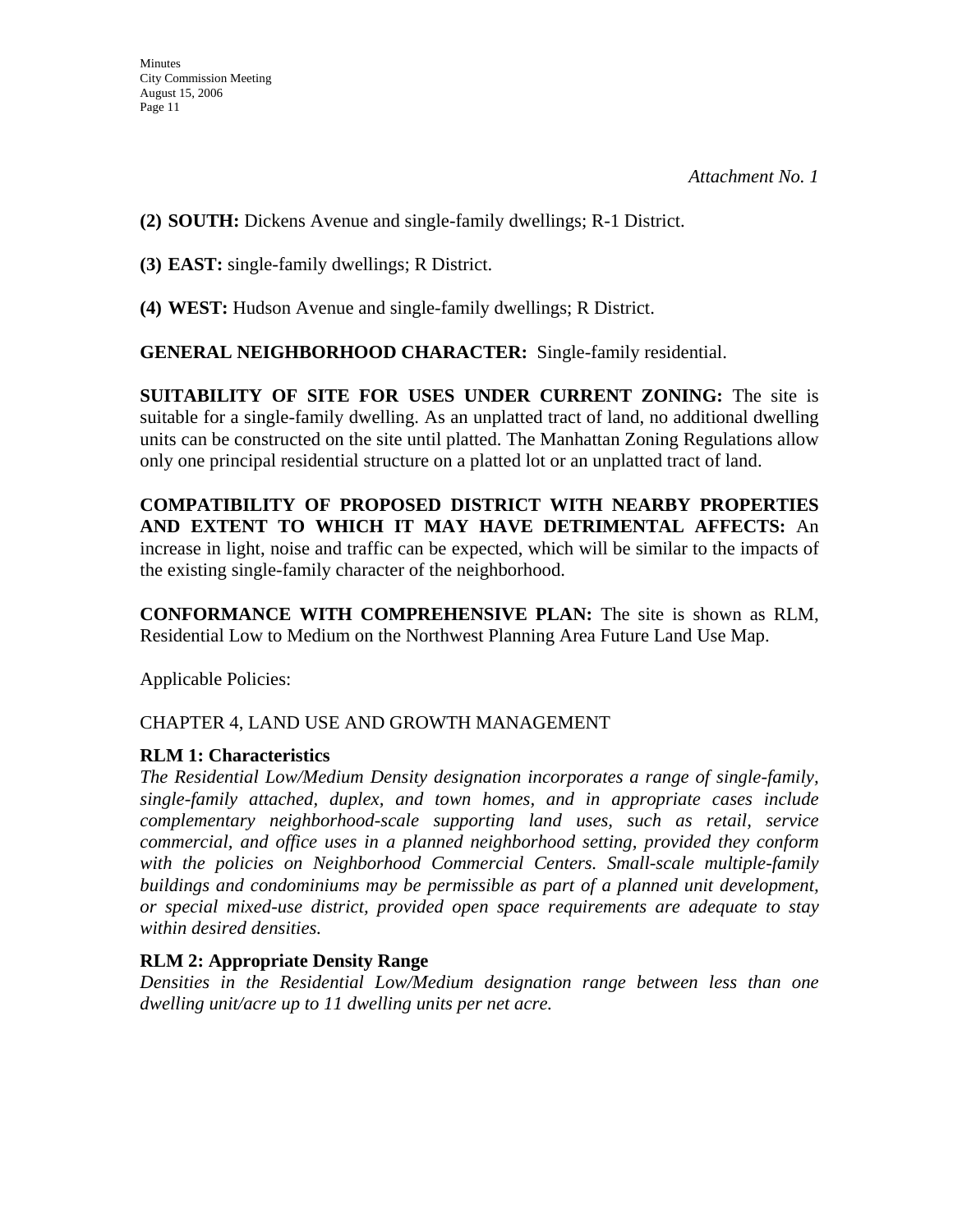#### **RLM 3: Location**

*Residential Low/Medium Density neighborhoods typically should be located where they have convenient access and are within walking distance to community facilities and services that will be needed by residents of the neighborhood, including schools, shopping areas, and other community facilities. Where topographically feasible, neighborhoods should be bounded by major streets (arterials and/or collectors) with a direct connection to work, shopping and leisure activities.* 

The proposed density is 4.3 dwelling units per net acre. The rezoning conforms to the Comprehensive Plan.

**ZONING HISTORY AND LENGTH OF TIME VACANT AS ZONED:** The site was annexed 1974 and rezoned to R District 1974 and has remained R District to date. The house has been on the site for an undetermined period of time.

**CONSISTENCY WITH INTENT AND PURPOSE OF THE ZONING ORDINANCE:** The intent and purpose of the Zoning Regulations is to protect the public health, safety, and general welfare; regulate the use of land and buildings within zoning districts to assure compatibility; and to protect property values. The proposed R-1 District, an approximate 5-acre tract, is designed to provide a dwelling zone at a density no greater than one dwelling unit per 6,500 square feet. As shown on the Preliminary Plat, approximate lot sizes range from a minimum 8,044 square feet in area to a maximum of 13,056 square feet in area.

The proposed R-1 District is sufficient in area to conform to the requirements of the district.

**RELATIVE GAIN TO THE PUBLIC HEALTH, SAFETY AND WELFARE THAT DENIAL OF THE REQUEST WOULD ACCOMPLISH, COMPARED WITH THE HARDSHIP IMPOSED UPON THE APPLICANT:** There appears to be no gain to the public that denial would accomplish. It may be a hardship to the applicant if the rezoning is denied, assuming the Preliminary Plat is approved.

**ADEQUACY OF PUBLIC FACILITIES AND SERVICES:** Adequate public and private utilities, facilities and services are available to serve the site.

**OTHER APPLICABLE FACTORS:** The Preliminary Plat of Daisy Meadow Addition shall conform to the requirements of the Manhattan Urban Area Subdivision Regulations.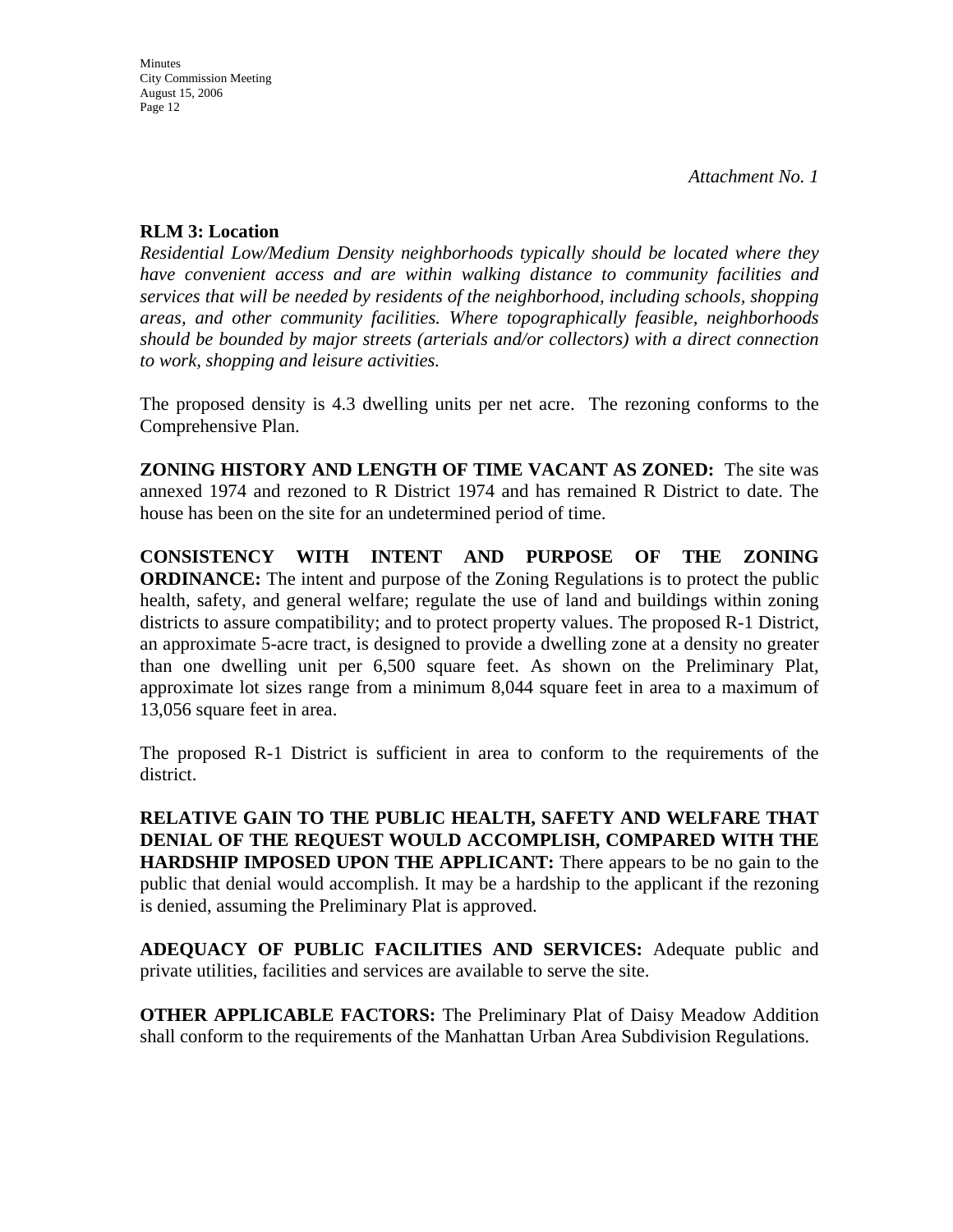*Attachment No. 1* 

## **STAFF COMMENTS:**

City Administration recommends approval of the proposed rezoning of the Daisy Meadow Addition from R, Single-Family Residential District, to R-1, Single-Family Residential District.

## **ALTERNATIVES:**

- 1. Recommend approval of the proposed rezoning of the Daisy Meadow Addition from R, Single-Family Residential District, to R-1, Single-Family Residential District, stating the basis for such recommendation.
- 2. Recommend denial of the proposed rezoning, stating the specific reasons for denial.
- 3. Table the proposed rezoning to a specific date, for specifically stated reasons.

## **POSSIBLE MOTION:**

The Manhattan Urban Area Planning Board recommends approval of the proposed rezoning of the Daisy Meadow Addition from R, Single-Family Residential District, to R-1, Single-Family Residential District, based on the findings in the Staff Report.

**PREPARED BY:** Steve Zilkie, AICP, Senior Planner **DATE:** July 11, 2006 06014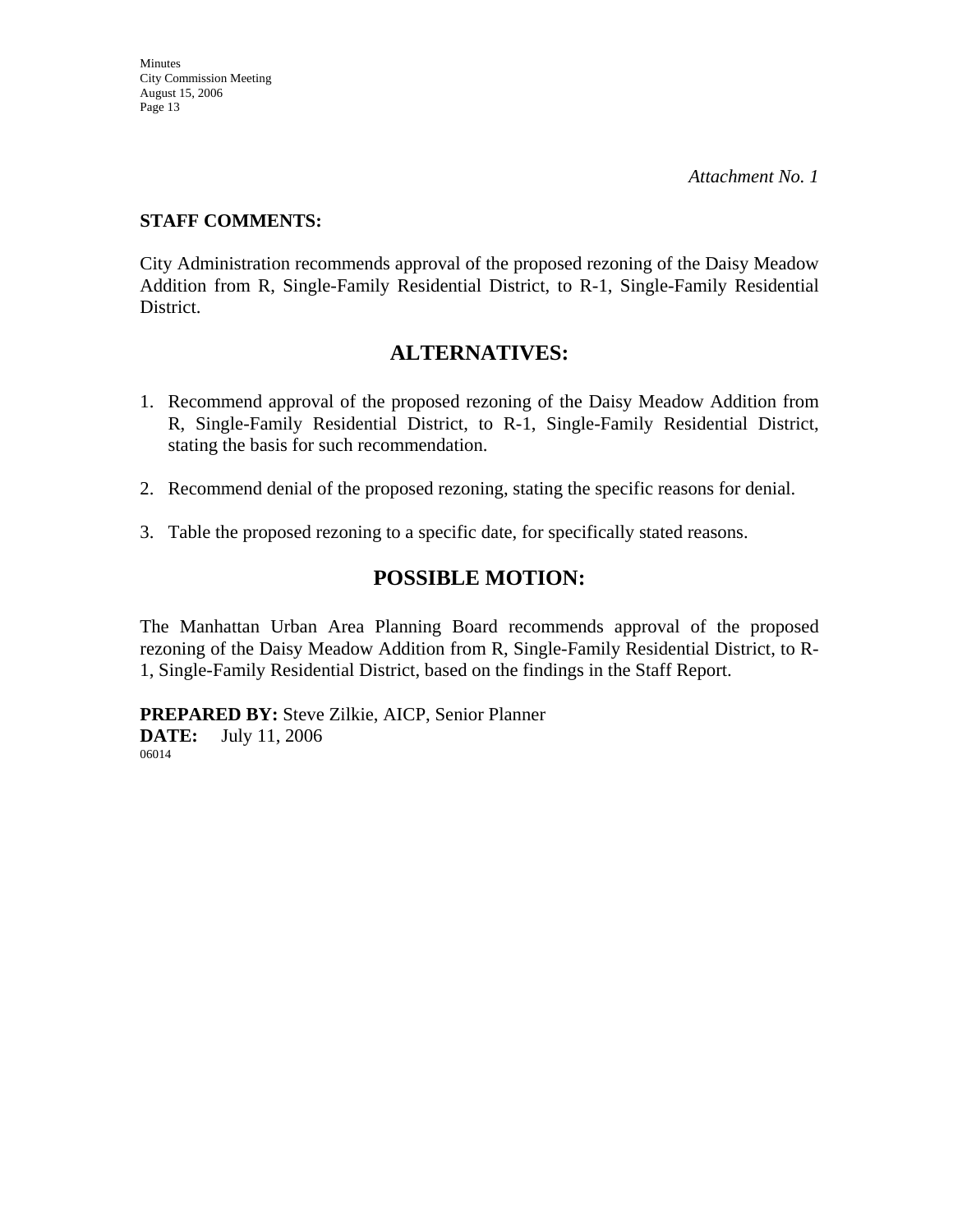#### **STAFF REPORT**

**FROM:** County G-1, General Agricultural District.

**TO:** Tract 1: R, Single-Family Residential District, with AO, Airport Overlay District; Tract 2: R-3, Multiple-Family Residential District with AO, Airport Overlay District;

and,

Tract 3: C-2, Neighborhood Shopping District with AO, Airport Overlay District.

**APPLICANT:** Stone Crest Land Company, LLC Roger Schultz

**ADDRESS:** 1213 Hylton Heights Road, Manhattan, KS 66502.

**OWNERS:** Stone Crest Land Company, LLC Roger Schultz.

**ADDRESSES:** 1213 Hylton Heights Road, Manhattan, KS 66502.

**LOCATION:** generally located northeast of the intersection of Scenic Drive and Powercat Place, and southeast of the intersection of Scenic Drive and Highland Ridge Drive. All of the tracts are along the east side of Scenic Drive.

**AREA:** Total: 103-acres; Tract 1: 23.8-acres; Tract 2: 40.7, 13.9-acres, and 16.6-acres; and, Tract 3: 8.5-acres.

Note: the R-3 District portion is divided into three sub-areas.

**DATE OF PUBLIC NOTICE PUBLICATION:** Monday, June 26, 2006

#### **DATE OF PUBLIC HEARING: PLANNING BOARD:** Monday, July 17 17, 2006 **CITY COMMISSION:** Tuesday, August 1, 2006

**EXISTING USE:** agricultural range land.

**PHYSICAL AND ENVIRONMENTAL CHARACTERISTICS:** The site is typical Flinthills landform consisting of open range land, rolling terrain, wooded draws. The site slopes uphill to the south from and drains generally to the north-northeast to Wildcat Creek.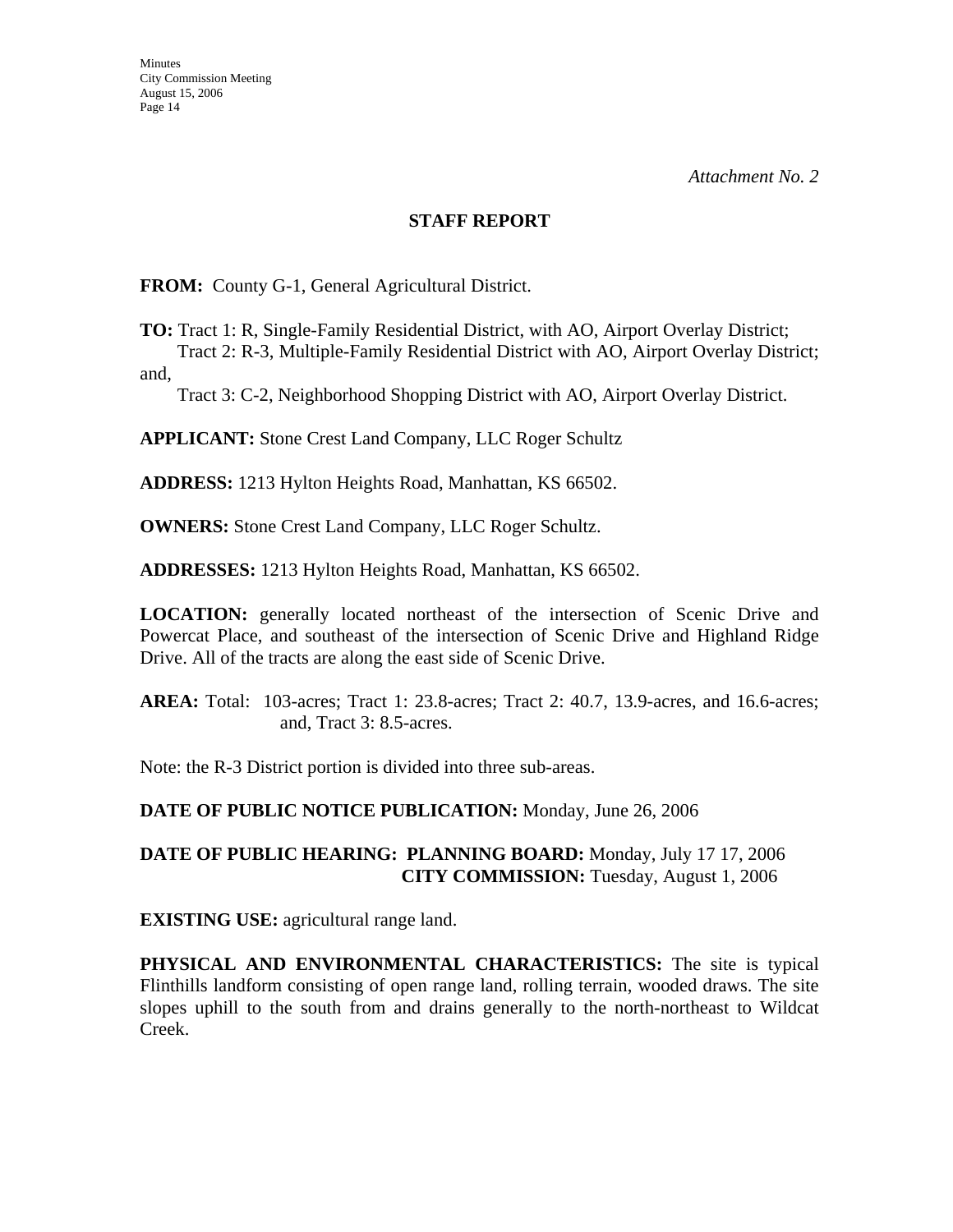**Minutes** City Commission Meeting August 15, 2006 Page 15

The site is within the Conical Zone of Manhattan's Regional Airport, which requires that the AO, Airport Overlay District, be added to site. Future uses (structures and trees), which are within the limits of the Conical Zone may be required to obtain, and be granted, an Airport Compatible Use Permit prior to construction, planting or change to the structure or tree (*see below under CONSISTENCY WITH INTENT AND PURPOSE OF THE ZONING ORDINANCE for further information concerning the AO District*).

## **SURROUNDING LAND USE AND ZONING:**

- **(1) NORTH:** Single-family dwelling and undeveloped Stone Pointe Addition; G-1 District, and R-1/AO District.
- **(2) SOUTH:** Agricultural; G-1 District.
- **(3) EAST:** Agricultural; G-1 District.
- **(4) WEST:** Scenic Drive, agricultural and single-family dwellings; G-1 District and A-5, Single Family Residential District.

**GENERAL NEIGHBORHOOD CHARACTER:** The area is characterized as a developing growth corridor of the City with single-family, two-family and multiple-family residential development to the immediate north. Development occurring in the Lee Mill Heights and Miller Ranch areas can be expected to grow towards the site. Highland Meadows Additions are to the northwest. Street connections from Lee Mill Heights and Miller Ranch with Stone Pointe will accommodate future access to other parts of the City.

**SUITABILITY OF SITE FOR USES UNDER CURRENT ZONING:** The site is suitable for general agricultural activities as currently zoned.

**COMPATIBILITY OF PROPOSED DISTRICT WITH NEARBY PROPERTIES AND EXTENT TO WHICH IT MAY HAVE DETRIMENTAL AFFECTS:** The site is in a growth corridor of the City. Increases in light, noise and traffic are expected, which should be similar to the same affects generated by Highland Meadows and Stone Pointe subdivisions.

#### **CONFORMANCE WITH COMPREHENSIVE PLAN:**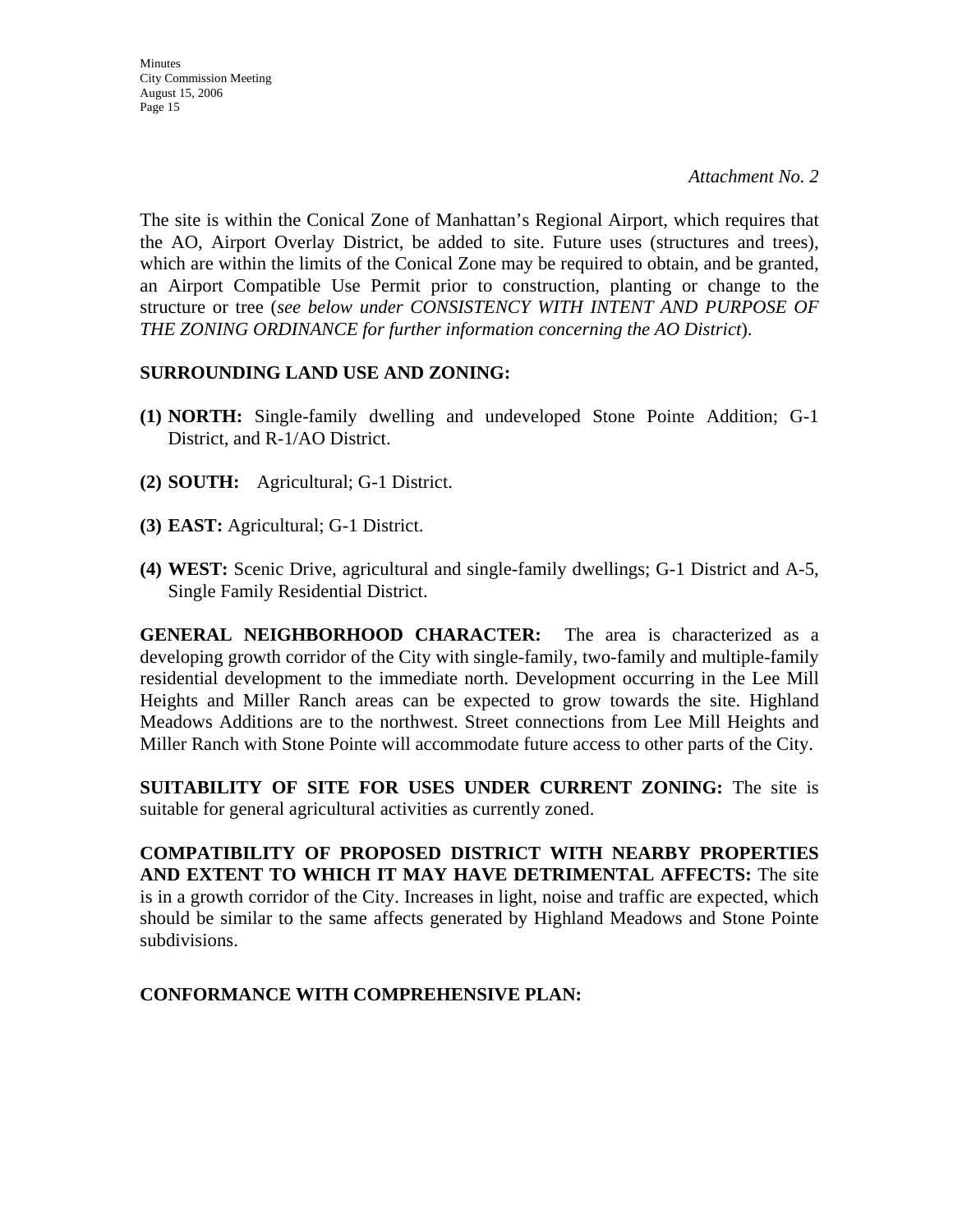*Attachment No. 2* 

The proposed site is shown on the Future Land Use map in the Southwest Planning Area as a combination of Residential Low Medium (RLM), Residential Medium High Density (RMH), Preserved Open Space, and Special Planning Area policies. The site is in the Conical Zone of the Manhattan Regional Airport. The AO District will be added as an overlay district to the specific part of Stone Pointe Addition that is affected by the Conical Zone.

Applicable Policy Statements include:

## CHAPTER 4, LAND USE AND GROWTH MANAGEMENT

## **RLM 1: Characteristics**

*The Residential Low/Medium Density designation incorporates a range of single-family, single-family attached, duplex, and town homes, and in appropriate cases include complementary neighborhood-scale supporting land uses, such as retail, service commercial, and office uses in a planned neighborhood setting, provided they conform*  with the policies on Neighborhood Commercial Centers. Small-scale multiple-family *buildings and condominiums may be permissible as part of a planned unit development, or special mixed-use district, provided open space requirements are adequate to stay within desired densities.* 

## **RLM 2: Appropriate Density Range**

*Densities in the Residential Low/Medium designation range between less than one dwelling unit/acre up to 11 dwelling units per net acre.* 

## **RLM 3: Location**

*Residential Low/Medium Density neighborhoods typically should be located where they have convenient access and are within walking distance to community facilities and services that will be needed by residents of the neighborhood, including schools, shopping areas, and other community facilities. Where topographically feasible, neighborhoods should be bounded by major streets (arterials and/or collectors) with a direct connection to work, shopping and leisure activities.* 

## RESIDENTIAL MEDIUM/HIGH DENSITY (RMH)

## **RMH 1: Characteristics**

*The Residential Medium/High Density designation shall incorporate a mix of housing types in a neighborhood setting in combination with compatible non-residential land uses, such as retail, service commercial, and office uses, developed at a neighborhood scale that is in harmony with the area's residential characteristics and in conformance with the policies for Neighborhood Commercial Centers. Appropriate housing types may include a combination of small lot single-family, duplexes, townhomes, or fourplexes on individual*  lots. However, under a planned unit development concept, or when subject to design and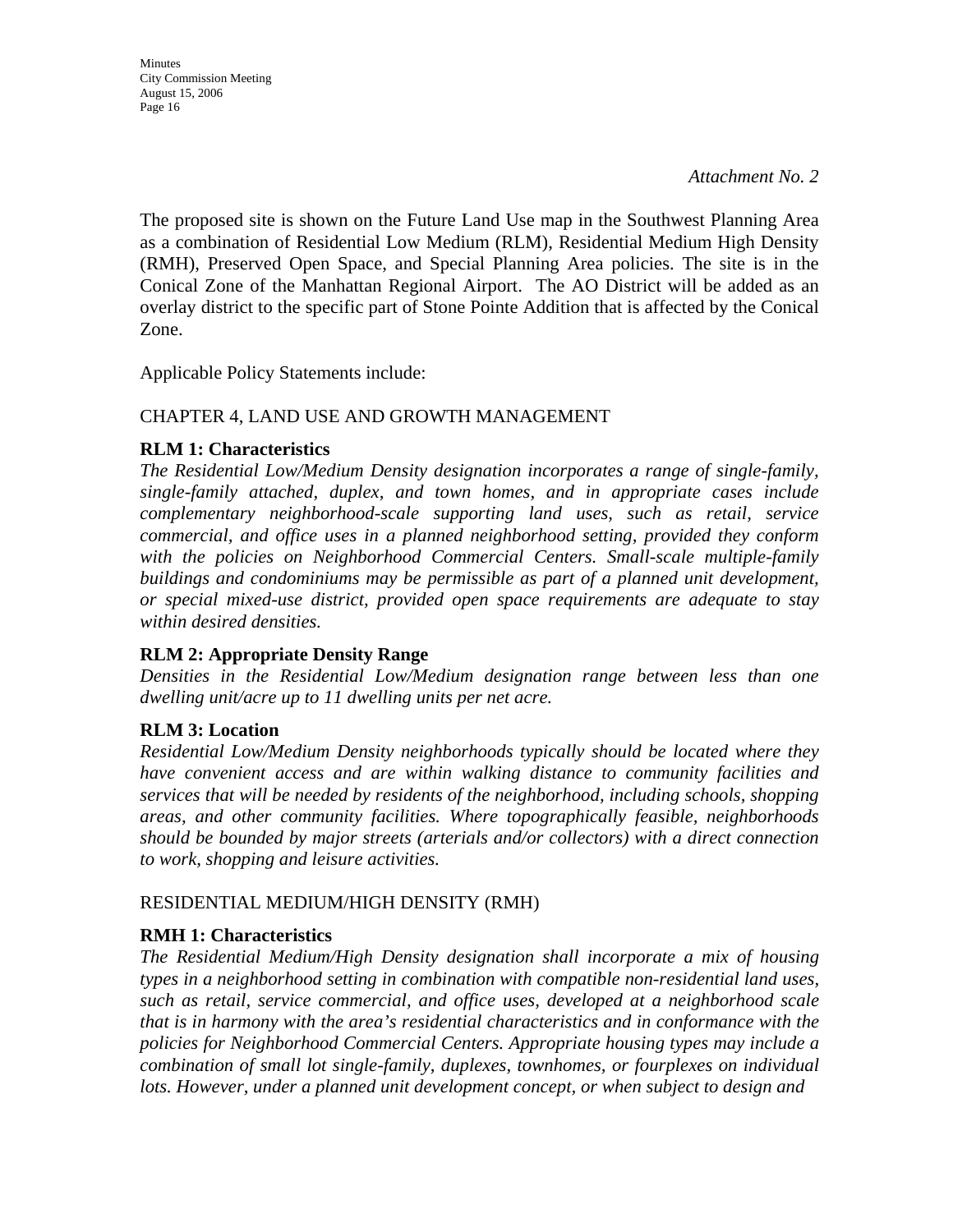**Minutes** City Commission Meeting August 15, 2006 Page 17

*site plan standards (design review process), larger apartment or condominium buildings may be permissible as well, provided the density range is complied with.* 

## **RMH 2: Appropriate Density Range**

*Densities within a Residential Medium/High neighborhood range from 11 to 19 dwelling units per net acre.* 

Restrictive covenants in the R-3 District tracts will limit net density to no more than 19 dwelling units per net acre.

#### **RMH 3: Location**

*Residential Medium/High Density neighborhoods should be located close to arterial streets and be bounded by collector streets where possible, with a direct connection to work, shopping, and leisure activities.* 

## NEIGHBORHOOD COMMERCIAL CENTER (NCC)

## **NCC 1: Characteristics**

*Neighborhood Commercial Centers are intended to provide a range of services, including supermarkets, restaurants, movie rentals, drycleaners, drugstores, filling stations, smaller specialty shops, retail and health services and business and professional offices, for residential areas. Neighborhood centers will vary in scale and character. Smaller, limited use centers may be fully integrated into the surrounding neighborhood and be accessed primarily by pedestrian or bicycle; while larger centers will function more independently, providing ample parking and numerous stores. Mixed-Use Neighborhood Centers that also incorporate residential uses are appropriate in a master planned setting. Neighborhood Centers often serve more than one nearby neighborhood in order to maintain sufficient economy of scale.* 

## **NCC 2: Location**

*Neighborhood centers should generally be located at the intersection of arterial and collector streets. However, smaller centers with limited uses may be appropriate within a residential area at the intersection of two collector streets, or at the intersection of a collector and a local street, provided they are designed to be compatible with the surrounding neighborhood and meet a minimum level of design criteria.* 

## **NCC 3: Size**

*Neighborhood centers typically require a site of approximately 10 acres, but may vary, ranging from as small as 1-3 acres to as large as15-20 acres depending on the size of its service area and the extent of its mixed-use characteristics.* 

CHAPTER 5: NATURAL RESOURCES AND ENVIRONMENT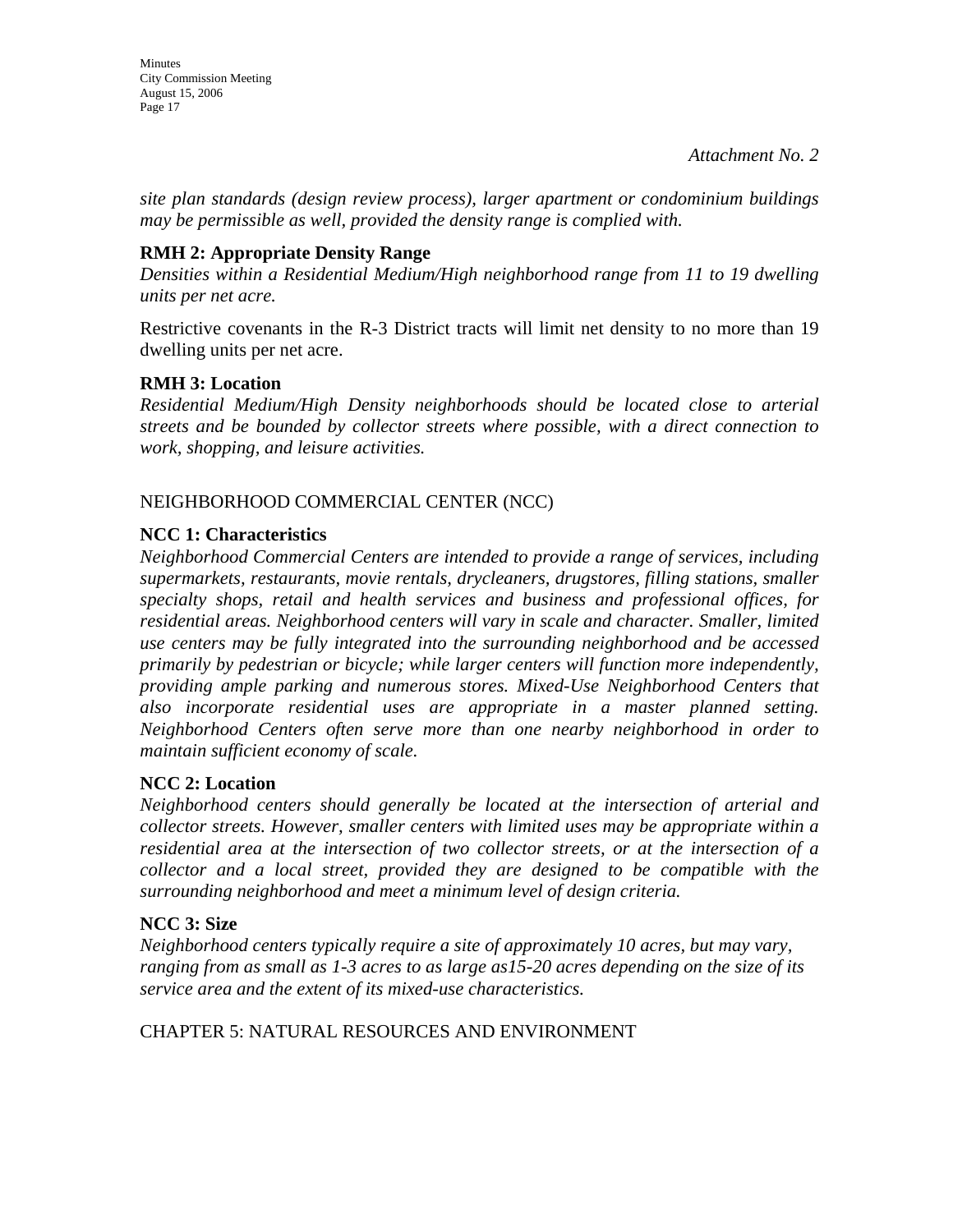*Attachment No. 2* 

## **NRE 1: Corridors, Buffers, and Linkages and Preserved Open Space**

*The City and County should use a variety of methods (both public and private) to facilitate the creation of a continuous, permanent, system of open space corridors using natural features such as preserved open space areas, drainages, streams, and rivers to the extent possible. Corridors should be identified during the subdivision or master planning process and should be used to provide linkages within and between non-contiguous parks, environmentally sensitive and preserved open space areas, as well as neighborhoods and other development areas. Buffers can also be used to provide a transition between different intensities of uses. The current width and shape and other features of a naturally occurring corridor (such as a drainageway) should be preserved, in order to maintain its environmental integrity and avoid creating an "engineered" appearance.* 

#### **NRE 4: Environmentally Sensitive Areas: Wildlife Habitat and Corridors, Wetlands, Riparian Areas and Prairie Ecosystems**

*The Urban Area is home to a variety of environmentally sensitive areas, including: Wildcat Creek, the Big Blue and Kansas Rivers, numerous secondary stream corridors, drainage areas, and wetlands, as well as prairie ecosystems. In addition to their scenic quality, these areas provide other benefits, such as water quality enhancement and flood control, potential ecotourism, and also serve as important wildlife habitat. The City and County shall work to ensure that development impacts upon these areas are minimized.* 

#### CHAPTER 13: SPECIAL PLANNING AREA POLICIES

## MILLER RANCH

#### **MR 4: Establish a Neighborhood Commercial Center**

*The development of a neighborhood center should be encouraged at the planned intersection of Miller Parkway and Scenic Drive to provide a range of services for residents of Miller Ranch and surrounding neighborhoods, and to minimize the need for cross-town trips to meet day-to-day needs.* 

#### **MR 5: Views from Scenic Drive**

*Development, including signage, should be set back from Scenic Drive to protect views and existing vegetation. The master plan for Miller Ranch should incorporate a buffer zone or overlay area along Scenic Drive designed to protect views, existing vegetation, and other important attributes of the area's scenic quality. Development of a neighborhood center, as described in MR 4, should occur east of the Scenic Drive buffer or overlay and be sited in a manner that minimizes visual impact on the Scenic Drive Corridor.*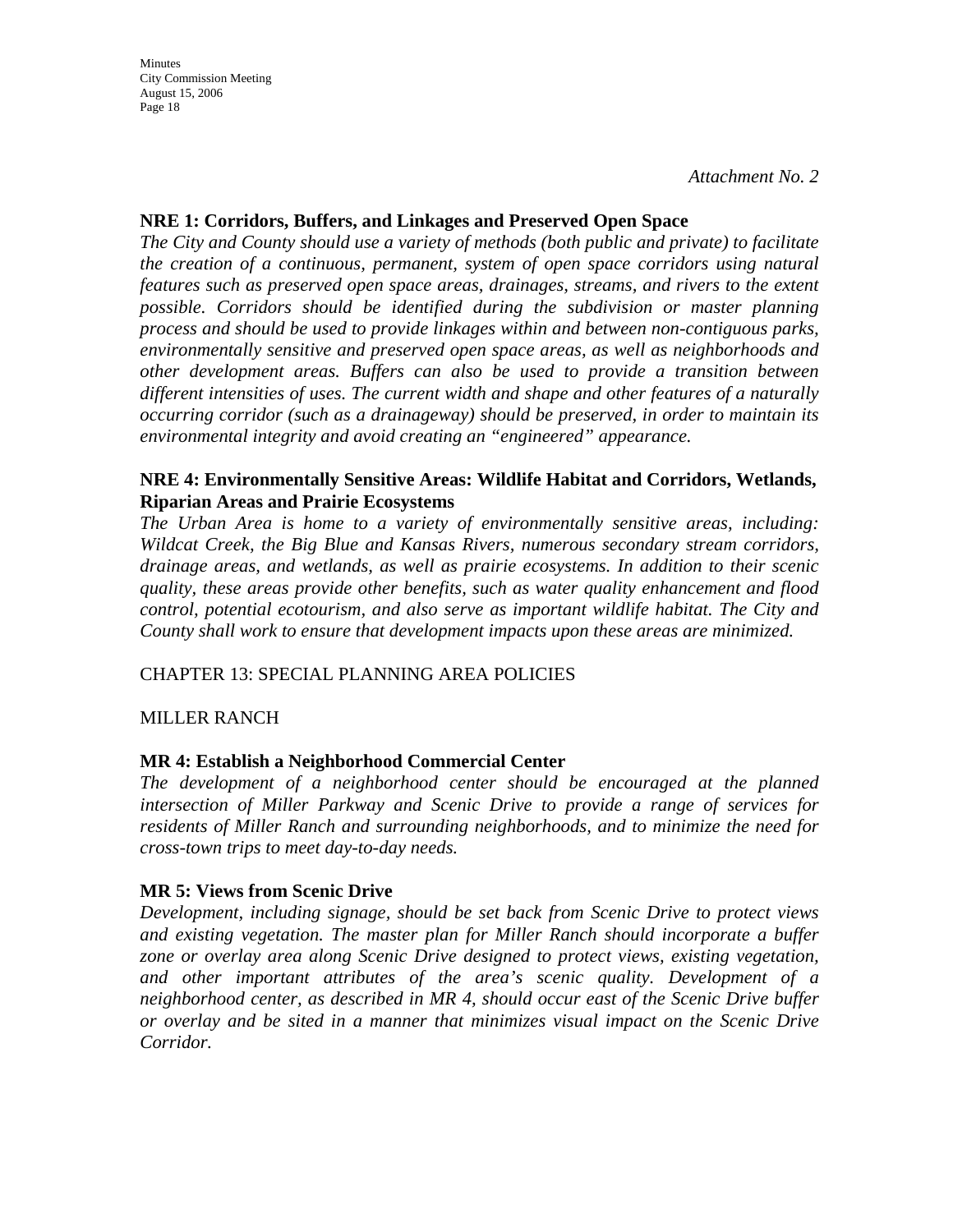## *MR 7: Airport Airspace Regulations*

*Development shall be consistent with established airspace regulations for the Manhattan Regional Airport and the Airport Master Plan.* 

The proposed rezoning conforms to the Comprehensive Plan.

**ZONING HISTORY AND LENGTH OF TIME VACANT AS ZONED:** The site has remained vacant and used for agricultural purposes for an undetermined length of time.

**CONSISTENCY WITH INTENT AND PURPOSE OF THE ZONING ORDINANCE:** The intent and purpose of the Zoning Regulations is to protect the public health, safety, and general welfare; regulate the use of land and buildings within zoning districts to assure compatibility; and to protect property values.

The R District is designed to provide a dwelling zone at a density no greater than one (1) attached dwelling units per 10,000 square feet. The proposed R District is sufficient in area for the proposed single-family district.

The R-3 District is designed to provide a dwelling zone at a density no less than one (1) dwelling unit per 1,000 square feet. The proposed R-3 Districts are sufficient in area for the multiple-family district. The R-3 District would allow greater than 19-dwelling units per net acre. Restrictive covenants will limit the total number of units to no more than 19 dwelling units per net acre. The net density is at the upper end, but within the RMH category.

The C-2 District is designed to provide a broad range of retail shopping facilities and services located to serve one or more residential areas. Minimum lots size is 15,000 square feet. The proposed C-2 District is sufficient in area for the neighborhood shopping district.

The AO District "is intended to promote the use and development of land in a manner that is compatible with the continued operation and utility of the Manhattan Municipal Airport so as to protect the public investment in, and benefit provided by the facility to the region. The district also protects the public health, safety, convenience, and general welfare of citizens who utilize the facility or live and work in the vicinity by preventing the creation or establishment of obstructions or incompatible land uses that are hazardous to the airport's operation or the public welfare."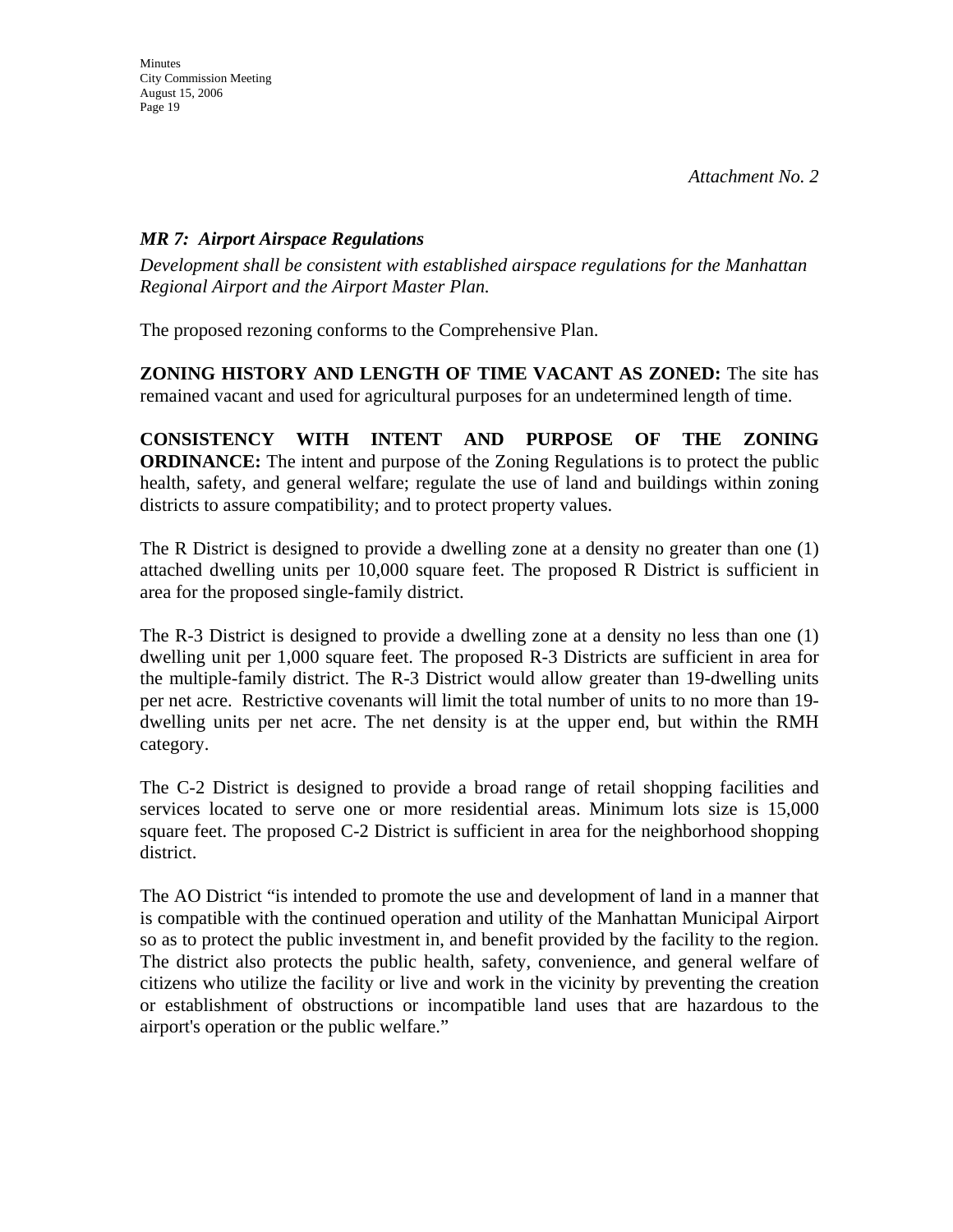*Attachment No. 2* 

The site is within the Conical Zone, which is, in general terms, established as an airspace that extends outward and upward in relationship to the Airport and is an approach zone height limitation on the underlying land. Future uses (structures and trees, existing and proposed) in the AO District may be required to obtain an Airport Compatible Use Permit, unless circumstances indicate that the structure or tree has less than 75 vertical feet of height above the ground and does not extend above the height limits prescribed for the Conical Zone.

**RELATIVE GAIN TO THE PUBLIC HEALTH, SAFETY AND WELFARE THAT DENIAL OF THE REQUEST WOULD ACCOMPLISH, COMPARED WITH THE HARDSHIP IMPOSED UPON THE APPLICANT:** There appears to be no relative gain to the public, which denial would accomplish. The AO District requires that future uses be reviewed in order to protect airspace. The Preliminary Plat of the Stone Pointe Addition, Unit Two will need to show the AO District. No adverse impacts to the public are expected. There may be a hardship to the applicant if the rezoning is denied.

**ADEQUACY OF PUBLIC FACILITIES AND SERVICES:** The site can be served by public improvements, including street, water, fire service and sanitary sewer

**OTHER APPLICABLE FACTORS:** The Preliminary Plat must address the requirements of the three zoning districts, Comprehensive Plan, and Subdivision Regulations.

**STAFF COMMENTS:** The applicant has filed restrictive covenants limiting net density to the upper end of the RMH category, which is consistent with the Comprehensive Plan.

City Administration recommends approval of the rezoning of the proposed Stone Pointe Addition, Unit Two from County G-1, General Agricultural District, to R, Single-Family Residential District, with AO, Airport Overlay District; R-3, Multiple-Family Residential District with AO, Airport Overlay District; and C-2, Neighborhood Shopping District with AO, Airport Overlay District.

## **ALTERNATIVES:**

1. Recommend approval of the rezoning of the proposed Stone Pointe Addition, Unit Two from County G-1, General Agricultural District, to R, Single-Family Residential District, with AO, Airport Overlay District; R-3, Multiple-Family Residential District with AO, Airport Overlay District; and C-2, Neighborhood Shopping District with AO, Airport Overlay District, stating the basis for such recommendation.